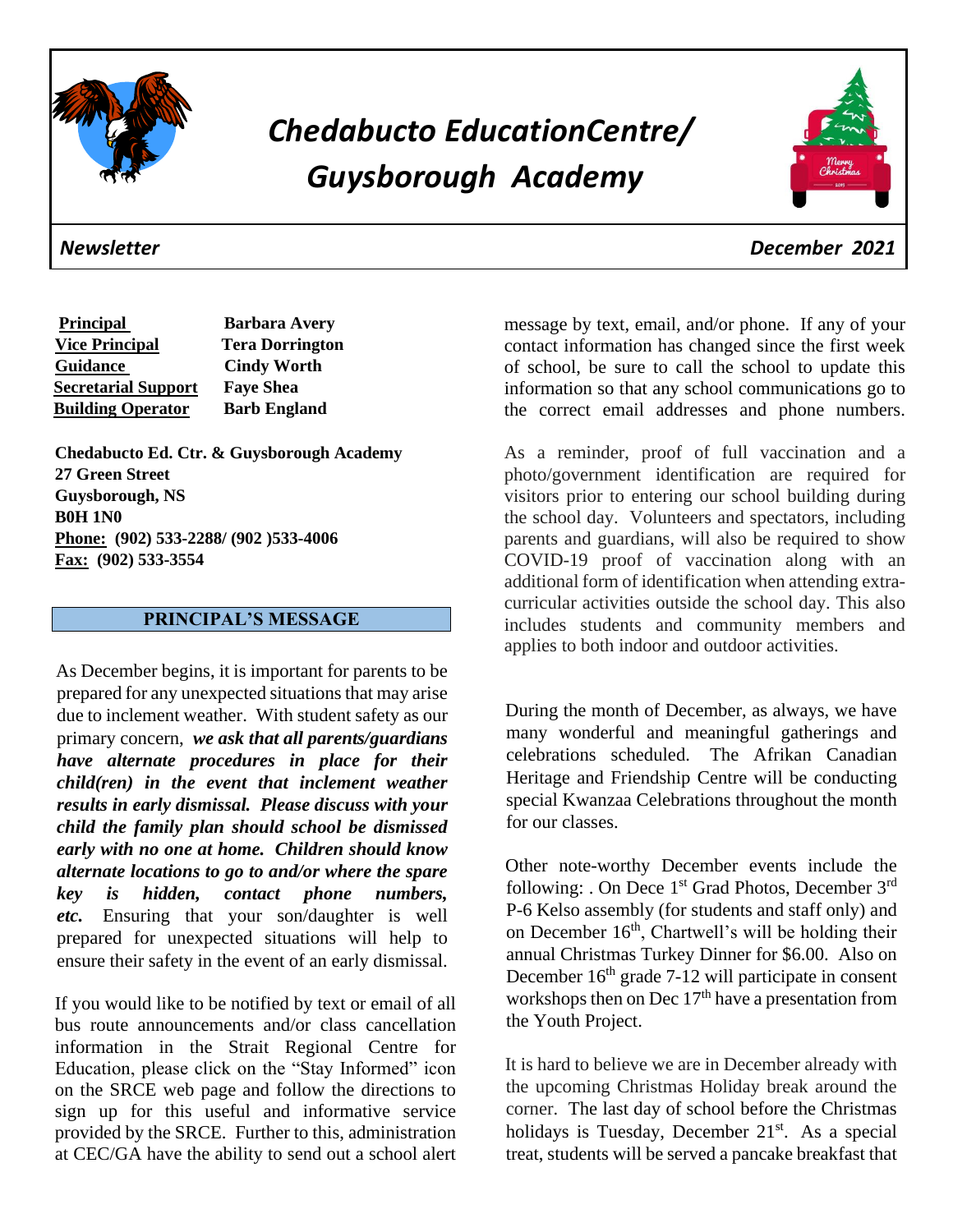morning. Students will be returning to school on Tuesday, January 4<sup>th</sup>. On behalf of staff and students, we wish you a relaxing and safe holiday season!

*Barbara Avery*

*Principal*

## **BUS PASSES**

Just a reminder that there will be *NO BUS PASSES* issued this year. Each student will be allowed to have one alternate route for the year, which has to be registered with the SRCE transportation office by calling 902-747-3644.

**Notice to Subscribers of the SRCE Stay Informed Notification System (Bus Route and Class Announcements by Email and/or Text) Annual Subscription to the Service Required** 

**Effective Immediately**

Please be advised that effective immediately subscribers to the SRCE Stay Informed Notification System (Bus Route and Class Announcements) must now re-subscribe annually to continue to receive notifications by email and/or text.

Over the summer, changes were required to the operation of the system to enhance the efficiency and timely delivery of the notifications. Annual subscription to this service will also ensure that the system contains the most up-to-date subscriber contact information (i.e., email address, cell phone number(s) and service provider).

Subscribers to the SRCE Stay Informed Notification System are asked to please re-subscribe, if interested, to continue to receive bus route and/or class announcement notices by email and/or text.

At the end of each school year, subscriber contact information will be deleted. You may re-subscribe after August 1 of each year.

To renew your subscription or to subscribe for the first time, please look for the SRCE Stay Informed graphic image (included above) on the SRCE website, [www.srce.ca,](http://www.srce.ca/) and follow the steps outlined to subscribe or re-subscribe to this service; or click here to access the

[SRCE Stay Informed By Email and/or Text](https://srce.ca/content/stay-informed) [pa](https://srce.ca/content/stay-informed)ge directly.

# *WATER BOTTLES*

Reminder to all students that if they wish to have a drink of water, they *MUST* bring their own water bottles. The fountains are now water fill stations not drinking fountains.

# **Intimate Images and Cyber-Protection Act**

The rapid growth of smart phones, social media and the anonymity of the online world has created increasing opportunity for cyberbullying and the unwanted sharing of intimate images. The impacts of these behaviours can be devastating for victims.

Supports are available. For more information please visit novascotia.ca/cyberscan.

#### **Safe Arrival Process for Elementary Schools**

Chedabucto Education Centre/Academy and the Strait Regional Centre for Education believe that regular attendance at school supports greater student success and achievement. Attendance supports student learning and promotes a sense of responsibility that students will need as they transition from grade to grade.

Promoting and supporting regular student attendance is a shared responsibility. All partners, students, parents/guardians, teachers, school administration and SRCE staff, must work together.

As a result, the following safe arrival process will be implemented at our school to help us account for any student's unexplained failure to arrive at school:

- Parents/guardians are responsible for notifying the school when their child(ren) will not be in attendance.
- If your child(ren) is going to be late or absent from school, the parent/guardian is asked to contact the school by telephone at 902-533-2288 before 9:30 a.m. An explanation is required.
- On a daily basis, homeroom teachers will complete morning attendance. A list of those students who are absent will be generated.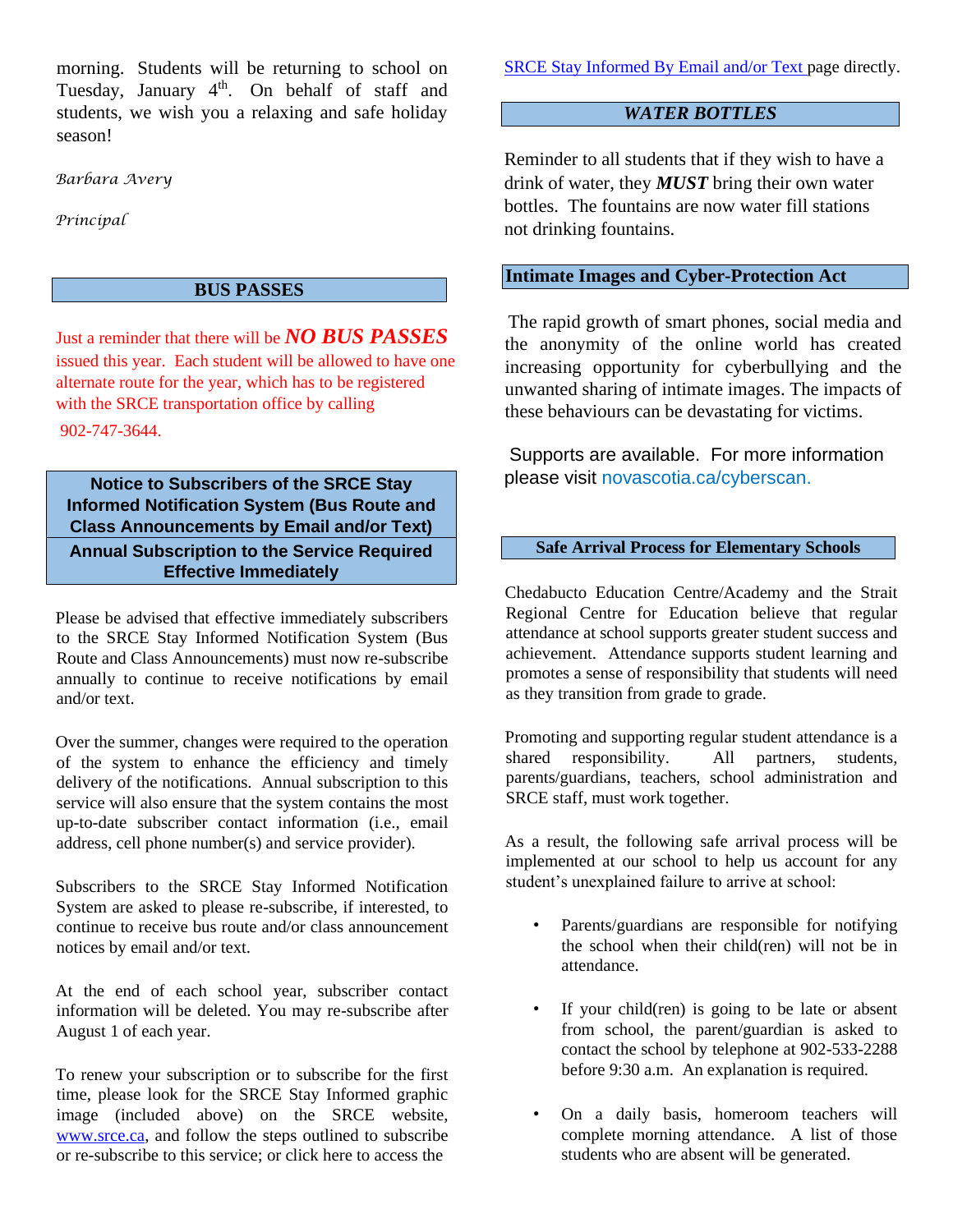- If a student is marked absent during first class and we have not been previously notified by parents/guardians, we will call the numbers provided in the student demographic information.
- When direct follow-up contact with parents/guardians cannot be reasonably made, we will then determine appropriate action. This may involve contact with the RCMP.

#### **Communication to Parents/Guardians and Students from Teachers**

In accordance with Recommendation #31 of the Report of the Council to Improve Classroom Conditions (April 28, 2017), in an effort to minimize disruptions to student learning and the teaching day, teachers have up to two business days to respond to emails.

# *CHEDABUCTO LIFESTYLE COMPLEX*

To use the CLC facilities, **CHILDREN UNDER GRADE 6** will need to be accompanied by an adult unless it is a Municipal program such as PACY, However in order to go to the CLC after school written permission is required in the office.

#### *PARENTS/GUARDIANS TAKE NOTICE*

We are asking parents and students to take extra caution when packing lunches for your son/daughters. Due to the many allergies that some students have we would like to remind people that Nutella is also considered a nut based product.

#### **NUT AWARE SCHOOL**

There are currently students attending **Chedabucto Education Centre/Guysborough Academy**



with severe allergies that can cause an *anaphylactic reaction.* An anaphylactic reaction can be triggered by **ingestion, inhaling or touching** any of the identified allergens **(peanuts, tree nuts and nut**

**products).** If an individual is exposed to an allergen, their body triggers an immediate immune response and sends out extra antibodies to fight the allergen. They can experience very strong reactions including hives, swelling of the eyes, ears, lips, and tongue. This requires immediate emergency care!

#### **PERMISSION NOTES**



Written permission must be given to a student when he/she plans to stay after school hours or leave the school. If there is no contact from a parent/guardian, the student will be sent home on his/her

regular bus.

Permission notes are also necessary to be exempt from participating in Phys. Ed. classes or other school activities.

#### **SCHOOLS PLUS**



SchoolsPlus seeks to improve the collaboration and coordination of

services and programs for children, youth and families. The main goal is to bridge the gap between various community organizations and the schools by connecting students and families in attaining timely and effective services to meet their identified needs. SchoolsPlus supports a number of programs within the schools and community. Referrals come from the School Program Planning Teams, Administration, Families and Students as well as outside agencies. SRCE currently has four SchoolsPlus Models. They are located in Guysborough, Antigonish, Richmond and recently Inverness Counties.

You can contact the SchoolsPlus Facilitator, Liz MacIntosh by calling 533-4046 or Mandi Millar at 533-3609. We are also on Facebook at SchoolsPlus Guysborough County.

### *ROOTS OF EMPATHY*

We are very excited to tell everyone that Mrs.Gillis's grade ½ class has been invited to participate in a program called Roots of Empathy. This program teaches children about feelings, their own feelings and the feelings of others. Once every three weeks, Baby Isla and her parent(s) will visit the classroom. A Roots of Empathy Instructor will gather the children in the classroom around the green blanket, and together they watch the baby grow. There are 9 topics that the children will learn about.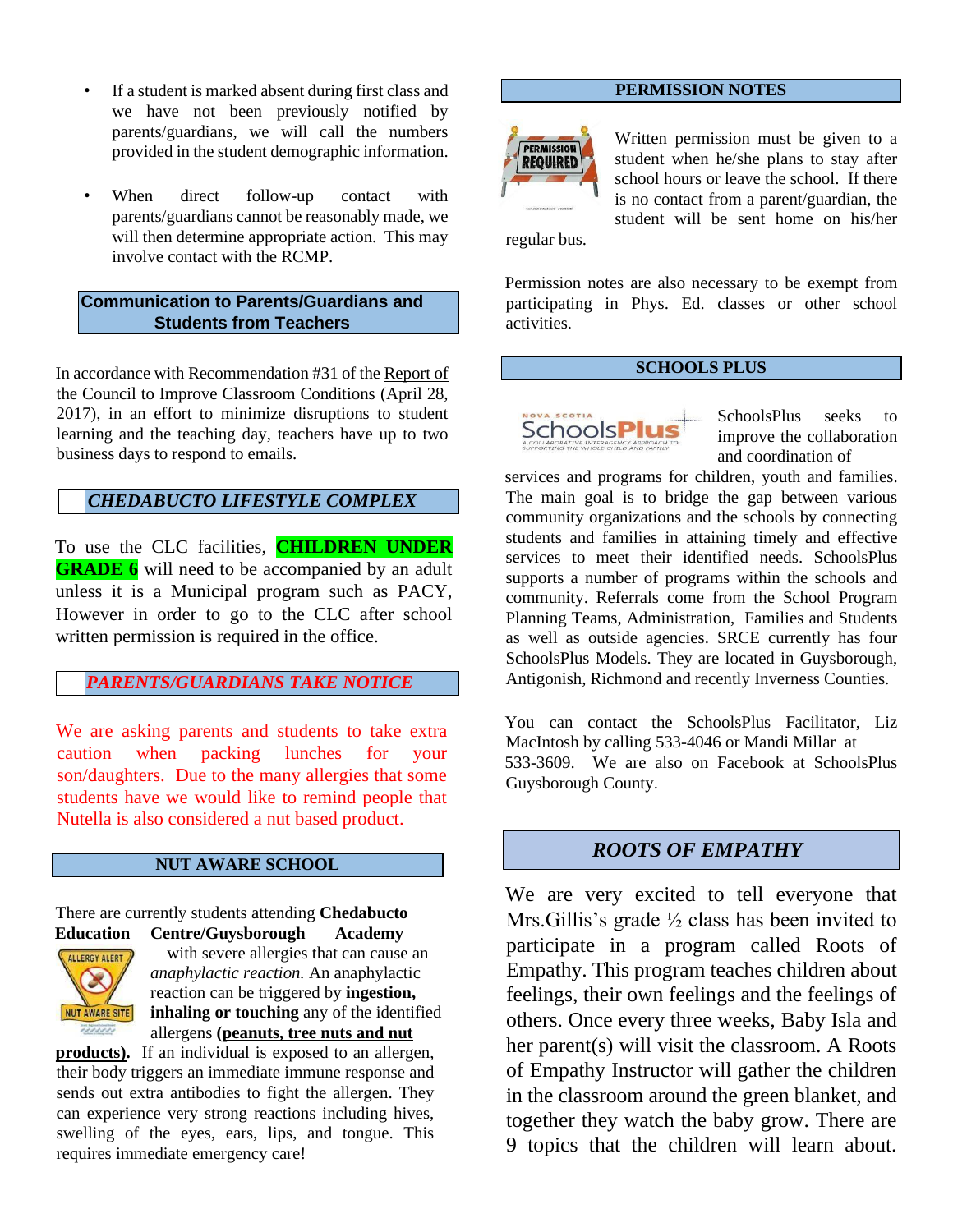These are learned in a pre visit, family visit and a post visit. The class has had their 1st pre visit. They are anxiously awaiting Isla and her family to visit us on November 02, 2021. We will have reports in the newsletter every month with updates on what is happening with Baby Isla and what everyone is learning.

# *WE Will CHANGE*

"The We Will Change Group would like to thank everyone who donated to the Change for Change fundraiser. A total of \$127.55 was raised!!!! All money will be used a reminder that everyone is special and deserves a treat once in awhile. THANK YOU SO MUCH!!"